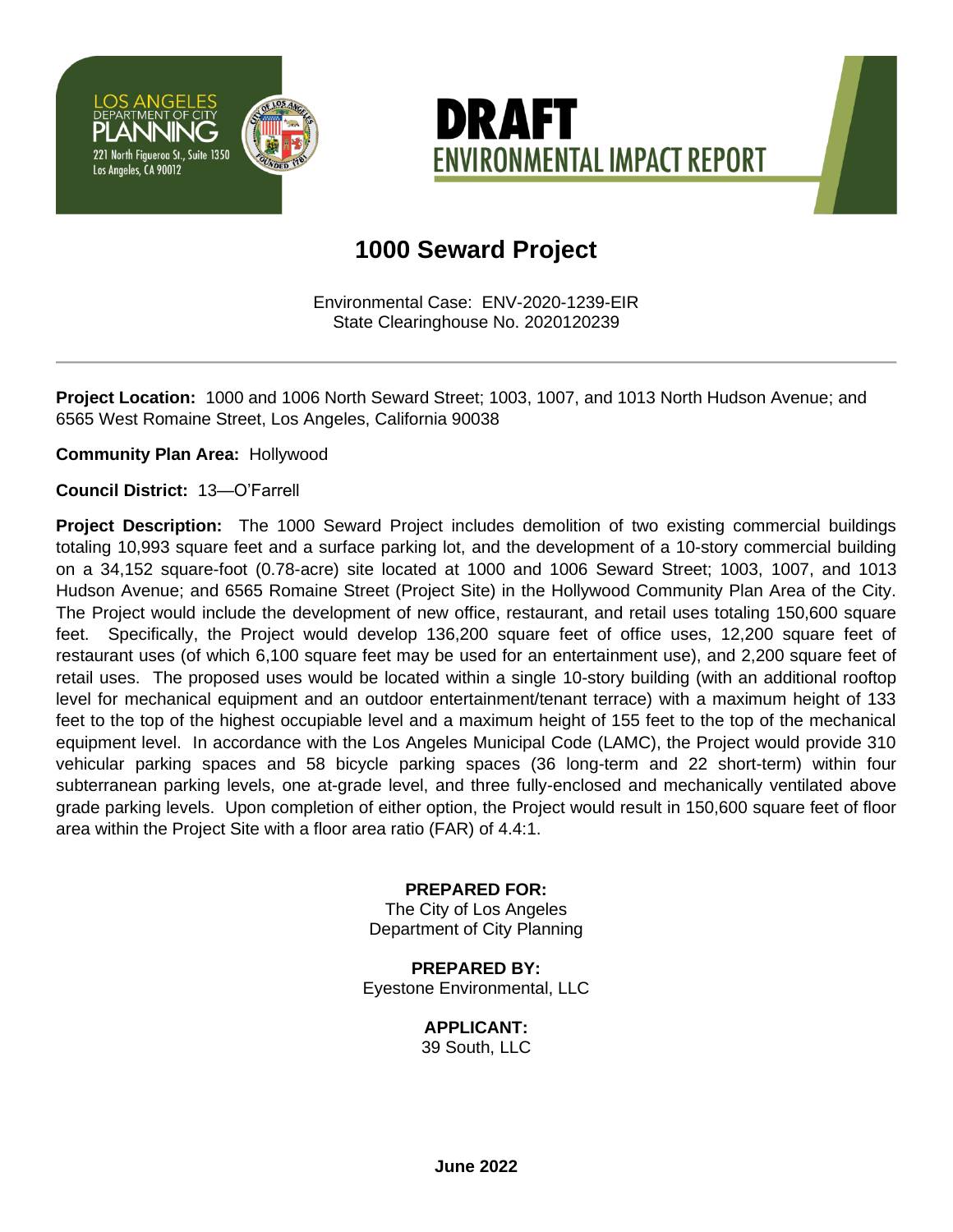| Page                                                                          |
|-------------------------------------------------------------------------------|
|                                                                               |
| <u>II. PROJECT DESCRIPTION ………………………………………………………………………………II-1</u>             |
|                                                                               |
|                                                                               |
|                                                                               |
|                                                                               |
|                                                                               |
| Α.                                                                            |
| B.                                                                            |
| $C_{\cdot}$                                                                   |
| D.                                                                            |
| Ε.                                                                            |
| $F_{\perp}$                                                                   |
| G.1                                                                           |
|                                                                               |
| Η.                                                                            |
| $\mathbf{L}$                                                                  |
| Utilities and Service Systems-Water Supply and InfrastructureIV.J.1-1<br>J.1  |
| J.2                                                                           |
|                                                                               |
|                                                                               |
| B. Alternative 2: Hollywood Community Plan Update Compliant Alternative  V-24 |
| C. Alternative 3: Existing Zoning Compliant Alternative Use Alternative V-43  |
|                                                                               |
|                                                                               |
|                                                                               |
|                                                                               |
| IX. LIST OF PREPARERS ………………………………………………………………………………………… IX-1                 |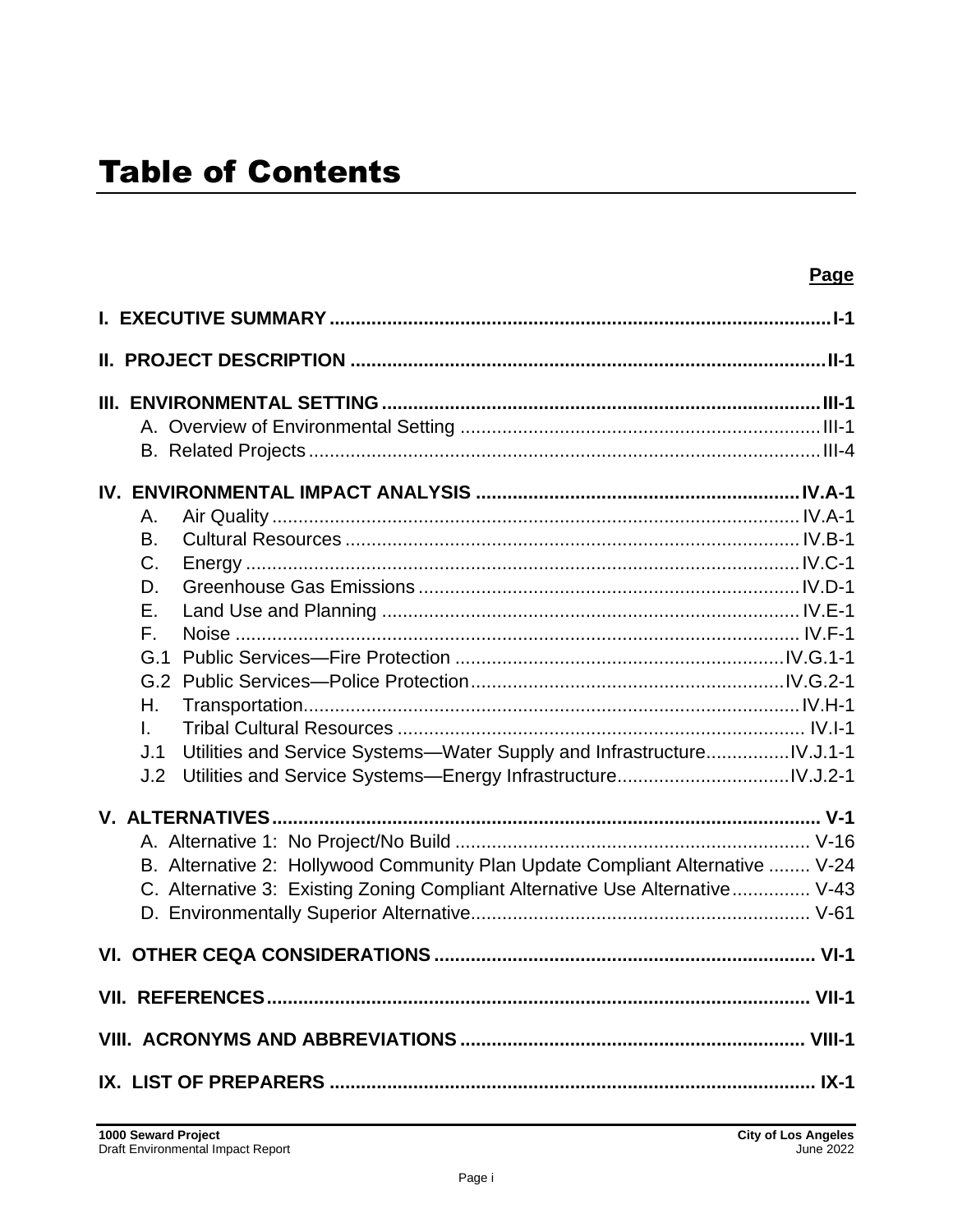- Appendix A Initial Study, NOP, and NOP Comment Letters
	- Appendix A.1 Initial Study
	- Appendix A.2 Notice of Preparation
	- Appendix A.3 NOP Comment Letters and Scoping Meeting Comments
- Appendix B Air Quality and Greenhouse Gas Emissions
	- Appendix B.1 Air Quality and Greenhouse Gas Emissions Methodology
	- Appendix B.2 Air Quality Worksheet and Modeling Output Files
	- Appendix B.3 Greenhouse Gas Worksheets and Modeling Output Files
- Appendix C Historic Resources Technical Report
- Appendix D Energy Calculations
- Appendix E Energy Utility Report
- Appendix F Land Use Tables
- Appendix G Noise Calculation Worksheets
- Appendix H Los Angeles Fire Department Letter
- Appendix I Los Angeles Police Department Letter
- Appendix J Transportation Study
- Appendix K LADOT's Assessment Letter for the Transportation Study
- Appendix L TCR Report
- Appendix M Water Utility Report
- Appendix N Transportation Analysis of Project Alternatives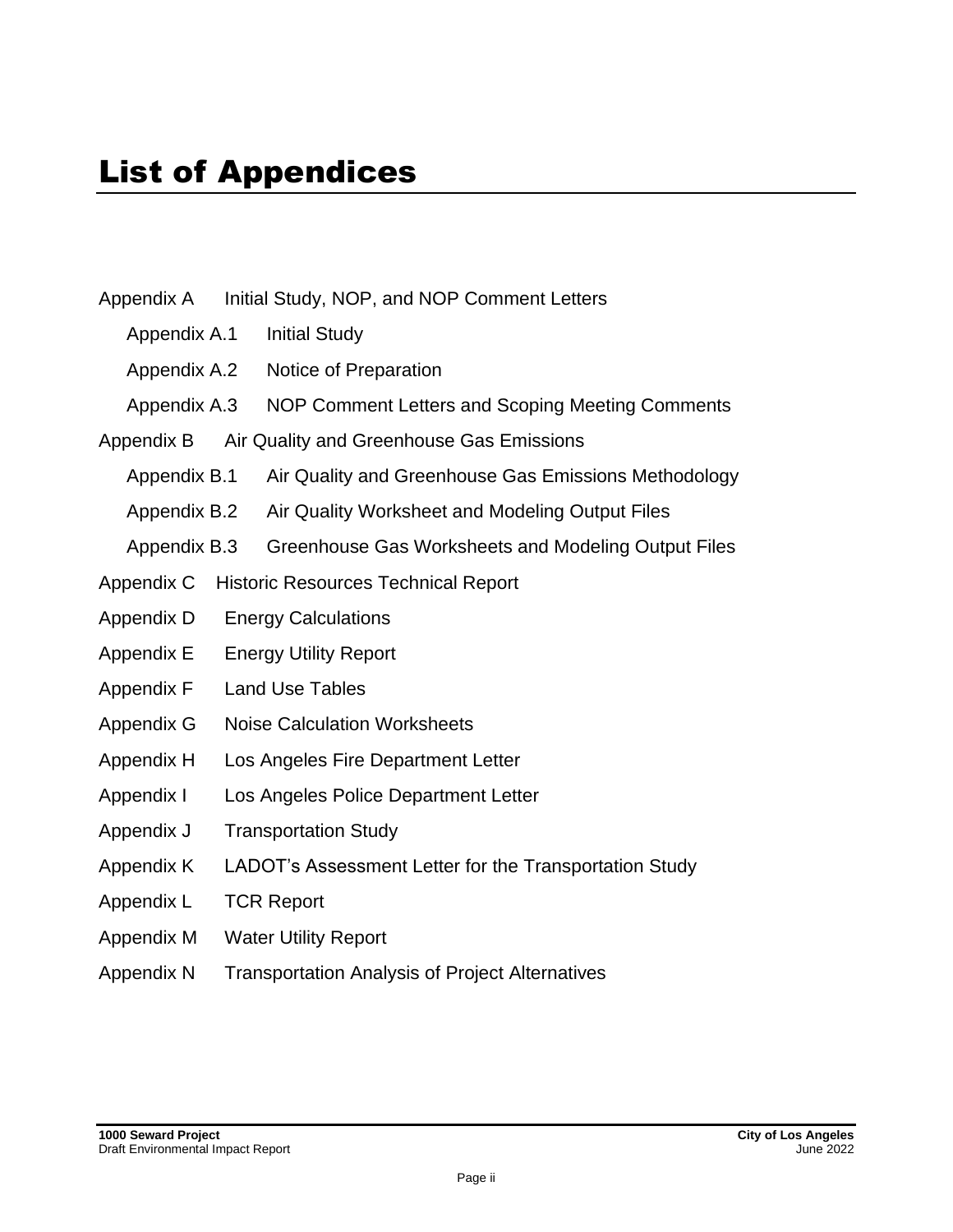| <b>Figure</b> |                                                               | Page |
|---------------|---------------------------------------------------------------|------|
| $II-1$        |                                                               |      |
| $II-2$        |                                                               |      |
| $II-3$        |                                                               |      |
| $II-4$        |                                                               |      |
| $III-1$       |                                                               |      |
| $IV.A-1$      |                                                               |      |
| $IV.A-2$      |                                                               |      |
| $IV.A-3$      |                                                               |      |
| $IV.A-4$      |                                                               |      |
| $IV.B-1$      | Entertainment Industry Support Services Planning District and |      |
| $IV.E-1$      |                                                               |      |
| $IV.E-2$      |                                                               |      |
| $IV.F-1$      |                                                               |      |
| $IV.F-2$      |                                                               |      |
| $IV.F-3$      |                                                               |      |
| $IV.G.1-1$    |                                                               |      |
| $IV.G.2-1$    |                                                               |      |
| $IV.H-1$      |                                                               |      |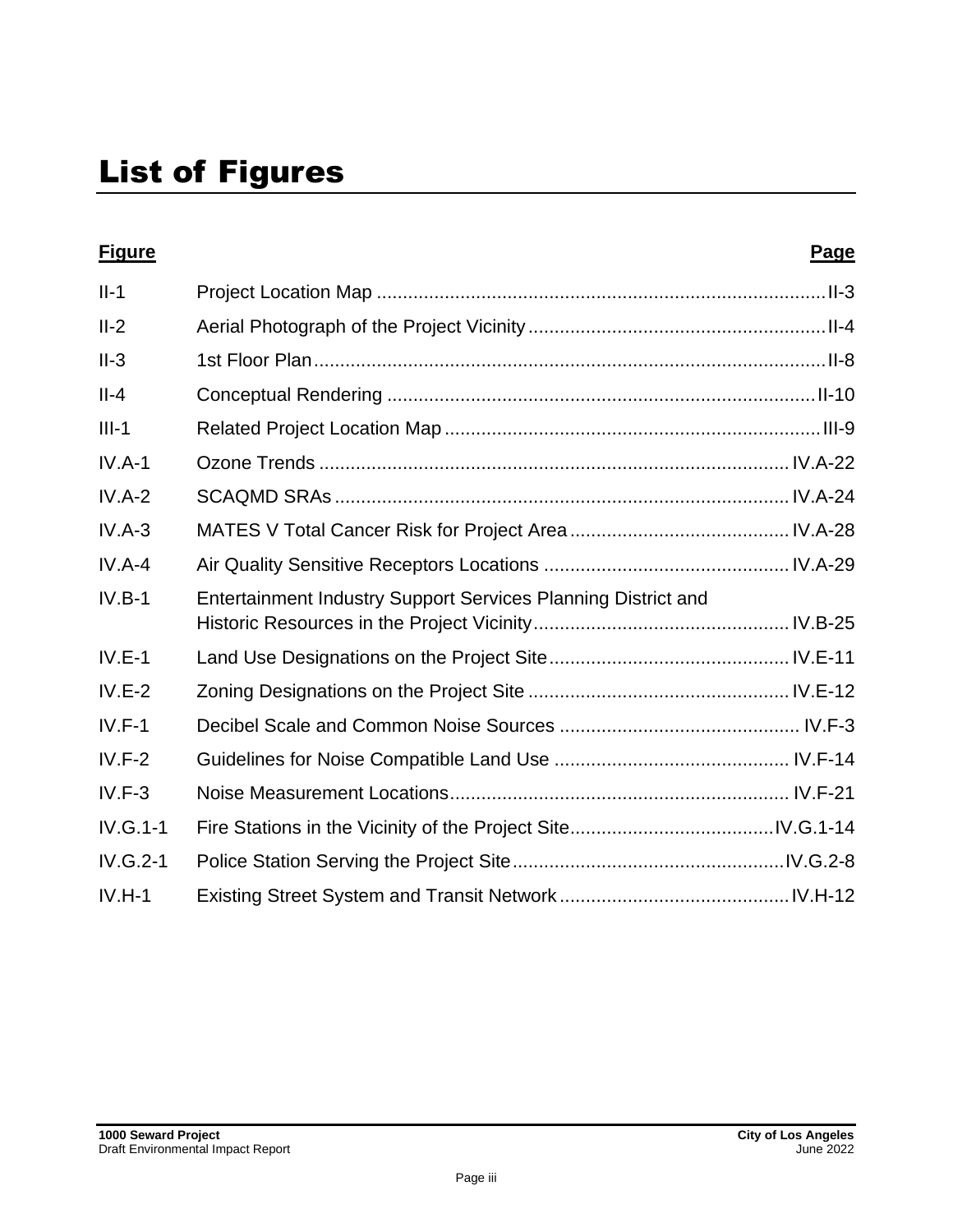# List of Tables

| <b>Table</b> |                                                                 | Page |
|--------------|-----------------------------------------------------------------|------|
| $I-1$        |                                                                 |      |
| $II-1$       |                                                                 |      |
| $III-1$      |                                                                 |      |
| $IV.A-1$     |                                                                 |      |
| $IV.A-2$     | Summary of Ambient Air Quality in the Project Vicinity  IV.A-26 |      |
| $IV.A-3$     | <b>Estimated Daily Regional Operational Criteria Pollutant</b>  |      |
| $IV.A-4$     |                                                                 |      |
| $IV.A-5$     | Project Consistency with City of Los Angeles General Plan (Air  |      |
| $IV.A-6$     | Estimate of Maximum Regional Project Daily Construction         |      |
| $IV.A-7$     | Estimate of Maximum Regional Project Daily Operational          |      |
| $IV.A-8$     | Estimate of Maximum Localized Daily Project Construction        |      |
| $IV.A-9$     | Estimate of Maximum Localized Project Daily Operational         |      |
| $IV.C-1$     | Summary of Energy Use During Project Construction  IV.C-23      |      |
| $IV.C-2$     | Summary of Annual Energy Use During Project Operation IV.C-26   |      |
| $IV.D-1$     |                                                                 |      |
| $IV.D-2$     |                                                                 |      |
| $IV.D-3$     | <b>Estimated Statewide Greenhouse Gas Emissions Reductions</b>  |      |
| $IV.D-4$     |                                                                 |      |
| $IV.D-5$     | Existing Project Site Annual GHG Emissions Summary  IV.D-38     |      |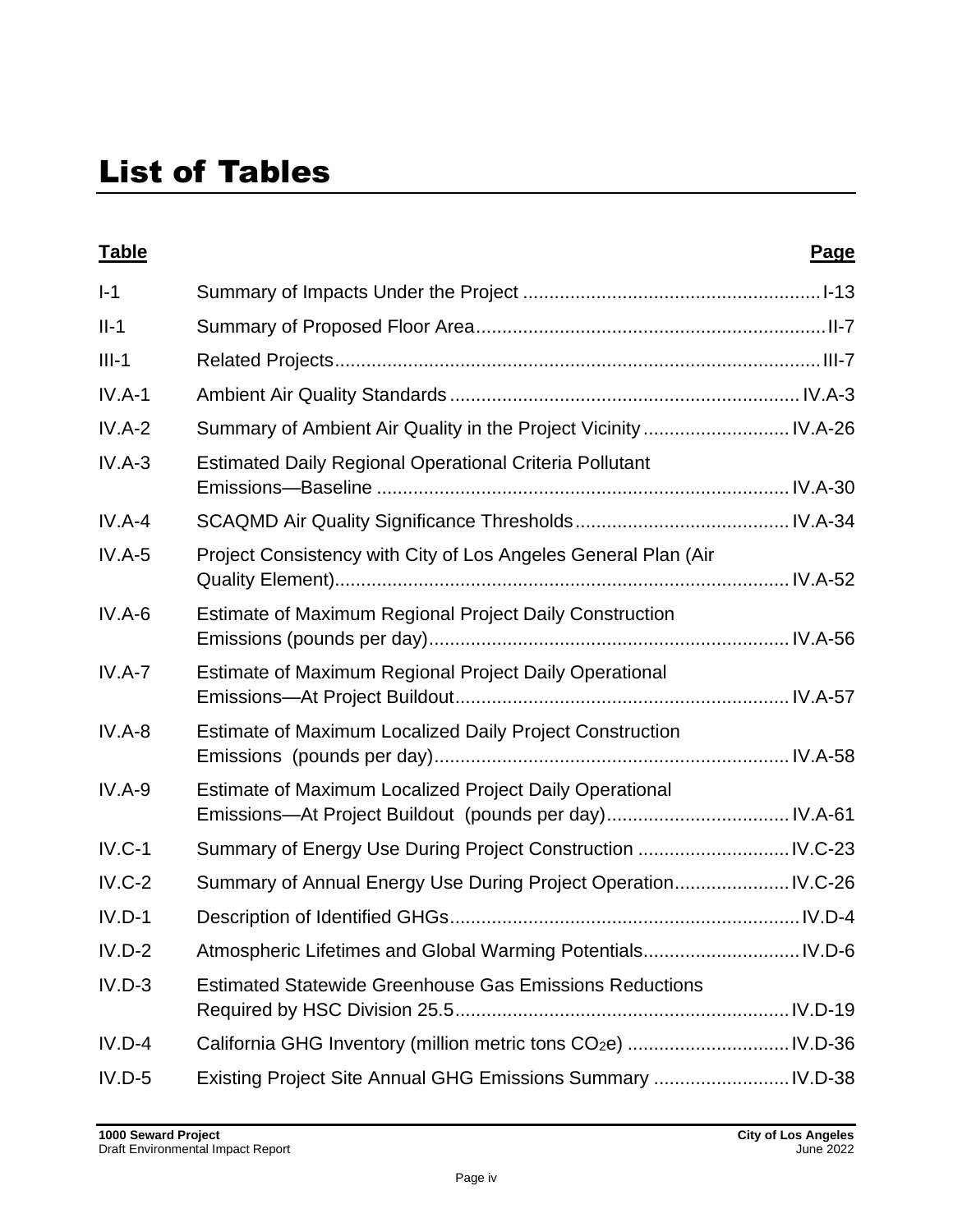| <b>Table</b>   |                                                                      | Page |
|----------------|----------------------------------------------------------------------|------|
| $IV.D-6$       | Regulatory Compliance Measures within the Climate Change             |      |
| $IV.D-7$       | Consistency Analysis-2008 Climate Change Scoping Plan and            |      |
| $IV.D-8$       | Consistency with Applicable GHG Emissions Goals and Actions          |      |
| $IV.D-9$       |                                                                      |      |
| $IV.D-10$      |                                                                      |      |
| $IV.D-11$      | Annual Project GHG Emissions Summary (Buildout Year) (metric         |      |
| $IV.F-1$       |                                                                      |      |
| $IV.F-2$       | Groundborne Vibration and Groundborne Impact Criteria for            |      |
| $IV.F-3$       | Guideline Vibration Damage Potential Threshold Criteria  IV.F-16     |      |
| $IV.F-4$       | City of Los Angeles Presumed Ambient Noise Levels  IV.F-17           |      |
| $IV.F-5$       | City of Los Angeles Guidelines for Noise Compatible Land Use IV.F-19 |      |
| $IV.F-6$       |                                                                      |      |
| $IV.F-7$       |                                                                      |      |
| $IV.F-8$       |                                                                      |      |
| $IV.F-9$       |                                                                      |      |
| $IV.F-10$      |                                                                      |      |
| $IV.F-11$      |                                                                      |      |
| $IV.F-12$      |                                                                      |      |
| $IV.F-13$      | Estimated Noise Levels from Mechanical Equipment  IV.F-39            |      |
| $IV.F-14$      |                                                                      |      |
| $IV.F-15$      |                                                                      |      |
| $IV.F-16$      | Estimated Noise Levels from Loading Area and Trash Compactor IV.F-43 |      |
| $IV.F-17$      | Roadway Traffic Noise Impacts—Future Plus Project IV.F-44            |      |
| $IV.F-18$      | Roadway Traffic Noise Impacts-Existing Plus Project  IV.F-45         |      |
| <b>IV.F-19</b> |                                                                      |      |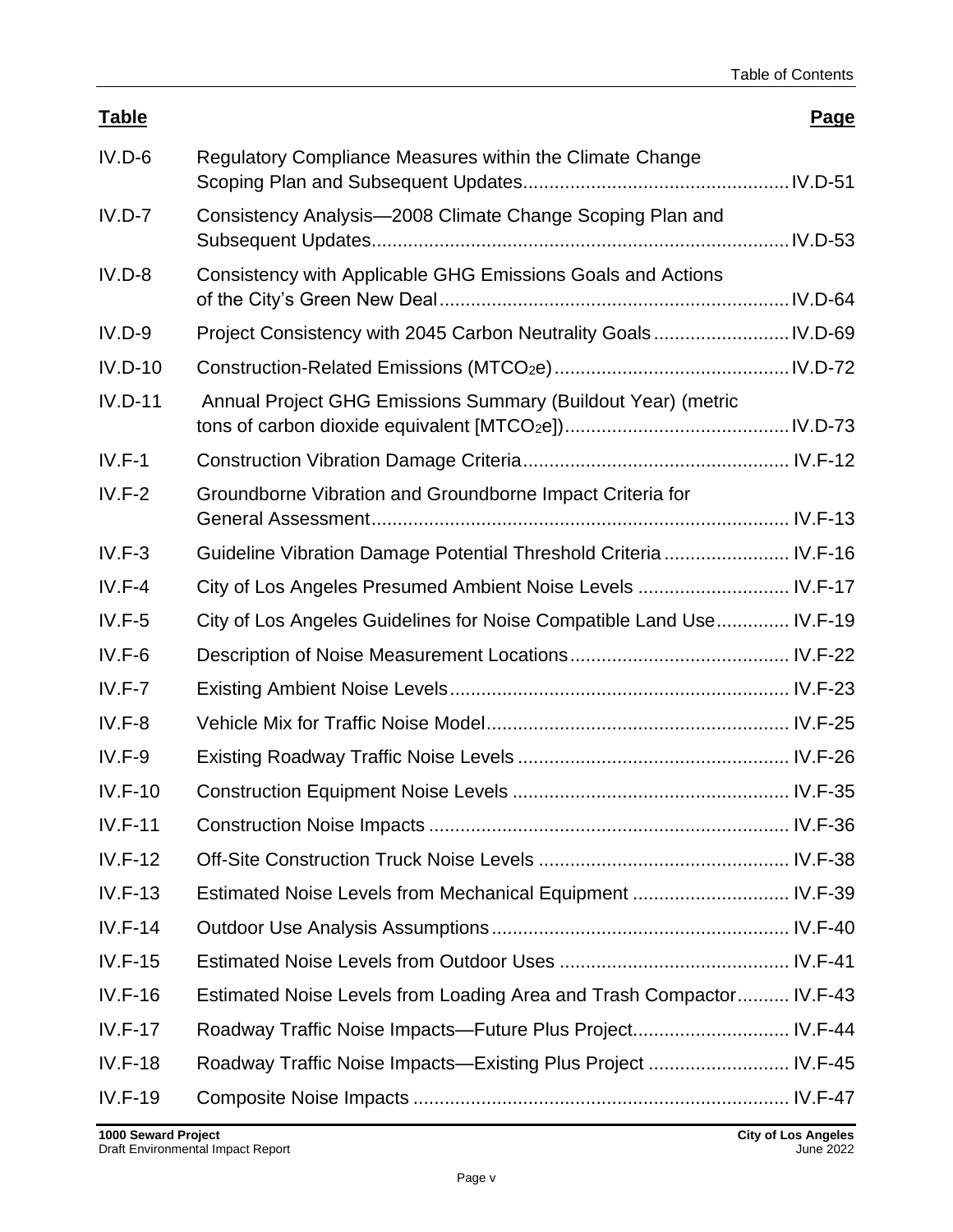### **Table Page**

| $IV.F-20$  |                                                                                                                             |  |
|------------|-----------------------------------------------------------------------------------------------------------------------------|--|
| $IV.F-21$  | Construction Vibration Impacts-Human Annoyance  IV.F-52                                                                     |  |
| $IV.F-22$  |                                                                                                                             |  |
| $IV.G.1-1$ | Relevant General Plan Fire Protection Goals, Objectives, and<br>Policies-General Plan Framework Element: Chapter 9,         |  |
| IV.G.1-2   | Relevant Emergency Response (Multi-Hazard) Goals, Objectives,                                                               |  |
| $IV.G.1-3$ |                                                                                                                             |  |
| IV.G.1-4   |                                                                                                                             |  |
| $IV.G.2-1$ | Relevant General Plan Police Protection Goals, Objectives, and<br>Policies-Framework Element: Chapter 9, Infrastructure and |  |
|            |                                                                                                                             |  |
| $IV.G.2-2$ |                                                                                                                             |  |
| IV.G.2-3   | Estimated Service Population from Related Projects within                                                                   |  |
| $IV.H-1$   |                                                                                                                             |  |
| $IV.H-2$   | Project Consistency With Plan for a Healthy Los Angeles  IV.H-29                                                            |  |
| $IV.H-3$   |                                                                                                                             |  |
| $IV.H-4$   |                                                                                                                             |  |
| $IV.H-5$   |                                                                                                                             |  |
| $IV.J.1-1$ | Relevant General Plan Utilities and Service Systems Goals,<br>Objectives, and Policies-Framework Element: Chapter 9         |  |
| $IV.J.1-2$ |                                                                                                                             |  |
| $IV.J.1-3$ |                                                                                                                             |  |
| $IV.J.1-4$ | City of Los Angeles Water Demand Projections (thousand AFY)  IV.J.1-29                                                      |  |
| $IV.J.1-5$ |                                                                                                                             |  |
| $IV.J.1-6$ |                                                                                                                             |  |
| $V-1$      | Summary of Development Proposed under Alternatives to                                                                       |  |